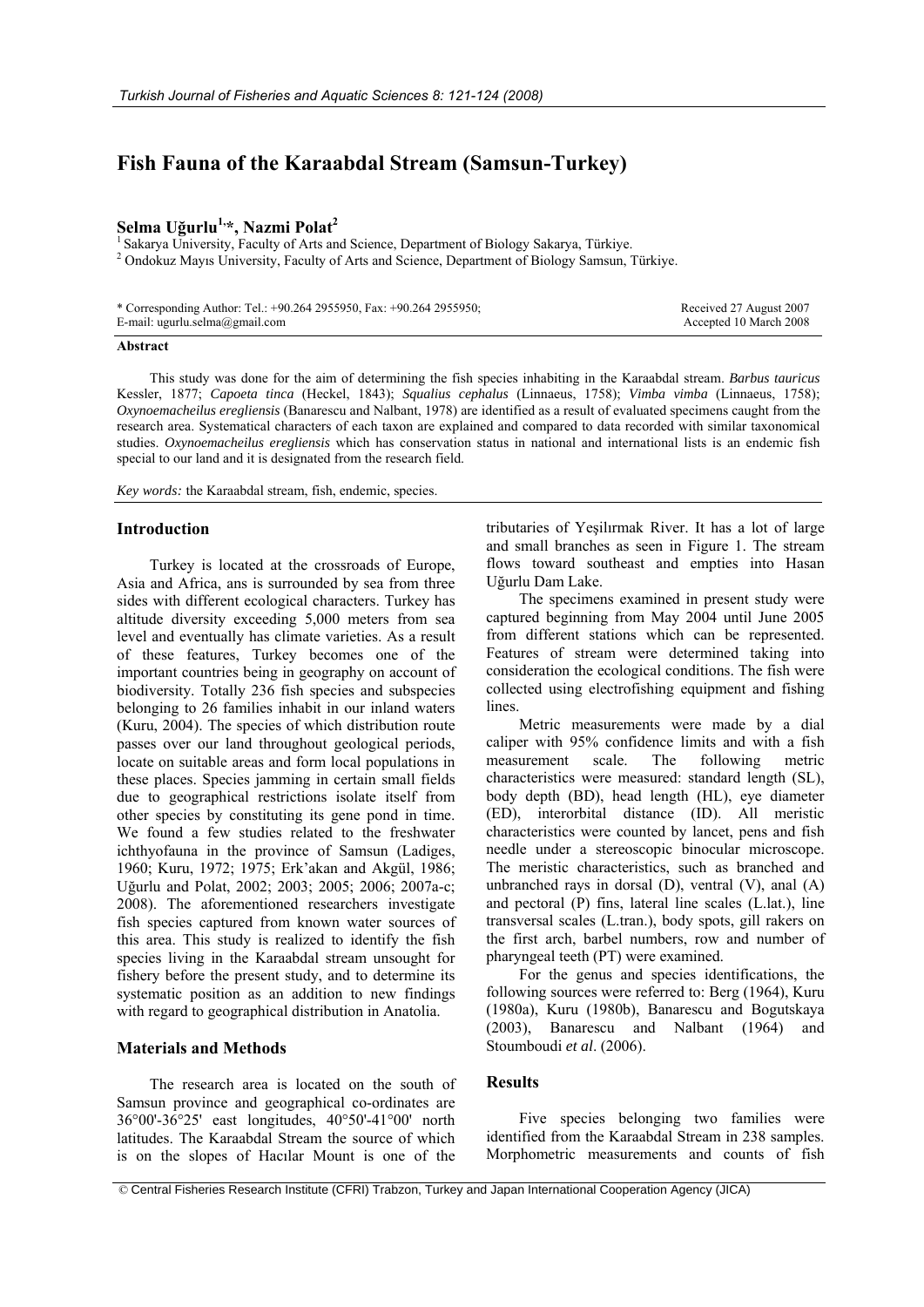

**Figure 1.** The map of the Karaabdal Stream and sampling stations. 1- Yumaklı 2- Karaabdal 3- Şeyhli 4- Kavaloğlu 5- Gökpınar

species caught from the stations are showed in Figure 1 and are given below according to the findings.

## **Family: Cyprinidae**

#### *Barbus tauricus* **Kessler, 1877**

Diagnostic characteristics: SL: 69-165 mm, SL/BD: 4.83–5.30, SL/HL: 3.69–3.94, HL/ED: 3.73– 5.76, HL/ID: 2.97–4.26, ID/ED: 1.08–1.35, D: IV 8, V: II 8, A: III 5, P: I 14–16, L.lat.: 55–60, L.tran.: 13– 15/9–10, PT: 2.3.5–5.3.2. Sampling stations and the number of specimens: Yumaklı (2), Karaabdal (1), Şeyhli (2).

#### *Capoeta tinca* **(Heckel, 1843)**

Diagnostic characteristics: SL: 71-168 mm, SL/BD: 4.31–4.94, SL/HL: 4.12–4.78, HL/ED: 3.46– 4.65, HL/ID: 2.42–2.90, ID/ED: 1.34–1.77, D: IV (7) 8 (9) , V: II (7) 8 (9) , A: III 5, P: I (14–16) 17–19 (20) , L.lat.: 69–86, L.tran.: (12) 13–16/9–13 (14), PT: 2.3.4–4.3.2. Sampling stations and the number of specimens: Yumaklı (14), Karaabdal (25), Şeyhli (18), Kavaloğlu (22), Gökpınar (14).

## *Squalius cephalus* **(Linnaeus, 1758)**

Diagnostic characteristics: SL: 75-185 mm, SL/BD: 4.48–4.94, SL/HL: 4.02–4.29, HL/ED: 3.19– 4.32, HL/ID: 2.08–2.83, ID/ED: 1.11–1.72, D: III (7) 8, V: II (7) 8, A: III (7) 8 (9), P: I (14) 15–16 (17–18), L.lat.: (41–42) 43–44 (46), L.tran.: 7–8.5/3–4, PT: 2.5–5.2. Sampling stations and the number of specimens: Yumaklı (5), Karaabdal (4), Şeyhli (9), Kavaloğlu (8), Gökpınar (11).

#### *Vimba vimba* **(Linnaeus, 1758)**

Diagnostic characteristics: SL: 102-122 mm, SL/BD: 3.68–4.02, SL/HL: 3.88–4.23, HL/ED: 3.01– 3.16, HL/ID: 3.40–3.64, ID/ED: 1.07–1.13, D: III 8– 9, V: II 9, A: III 17–18, P: I 14–17, L.lat.: 53–59, L.tran.:  $9-10/5-6$ , PT: 5-5. Sampling stations and the number of specimens: Kavaloğlu (4), Gökpınar (3).

## **Family: Balitoridae**

## *Oxynoemacheilus eregliensis* **(Banarescu & Nalbant 1978)**

Diagnostic characteristics: SL: 58-77 mm, SL/BD: 5.90–7.19, SL/HL: 4.39–4.94, HL/ED: 4.37– 5.52, HL/ID: 3.70–5.14, ID/ED: 1.00–1.44, D: IV 8, V: II (6) 7 (8), A: III 5, P: I (9) 10 (11). Sampling stations and the number of specimens: Yumaklı (32), Karaabdal (45), Şeyhli (18).

#### **Discussion**

Morphologies of the fish inhabiting in the Karaabdal Stream have been examined in the present investigation. The results about metric and meristic characteristics have been discussed by comparing them with those obtained from previous studies.

The meristic characteristics of *B. tauricus* are similar to findings of Kuru (1975a), Solak (1978), Balık (1987), Özuluğ (1999), Sarı *et al*. (2006). However, lateral line is different from the data in the study of Özuluğ (1999). The body ratios of *B. tauricus* go with the results of Berg (1964), Balık (1979), Erdemli and Kalkan (1992), Özeren (1997). Nevertheless, SL/BD ratios are distinct from findings of Erdemli and Kalkan (1992). Minimum and maximum limits belonging to meristic characteristics of *C. tinca* are included into the data recorded by Erk'akan (1981), Uğurlu and Polat (2002), Özuluğ *et al*. (2005). The body ratios of *C. tinca* resemble the findings of Berg (1964), Kuru (1975b), Uğurlu and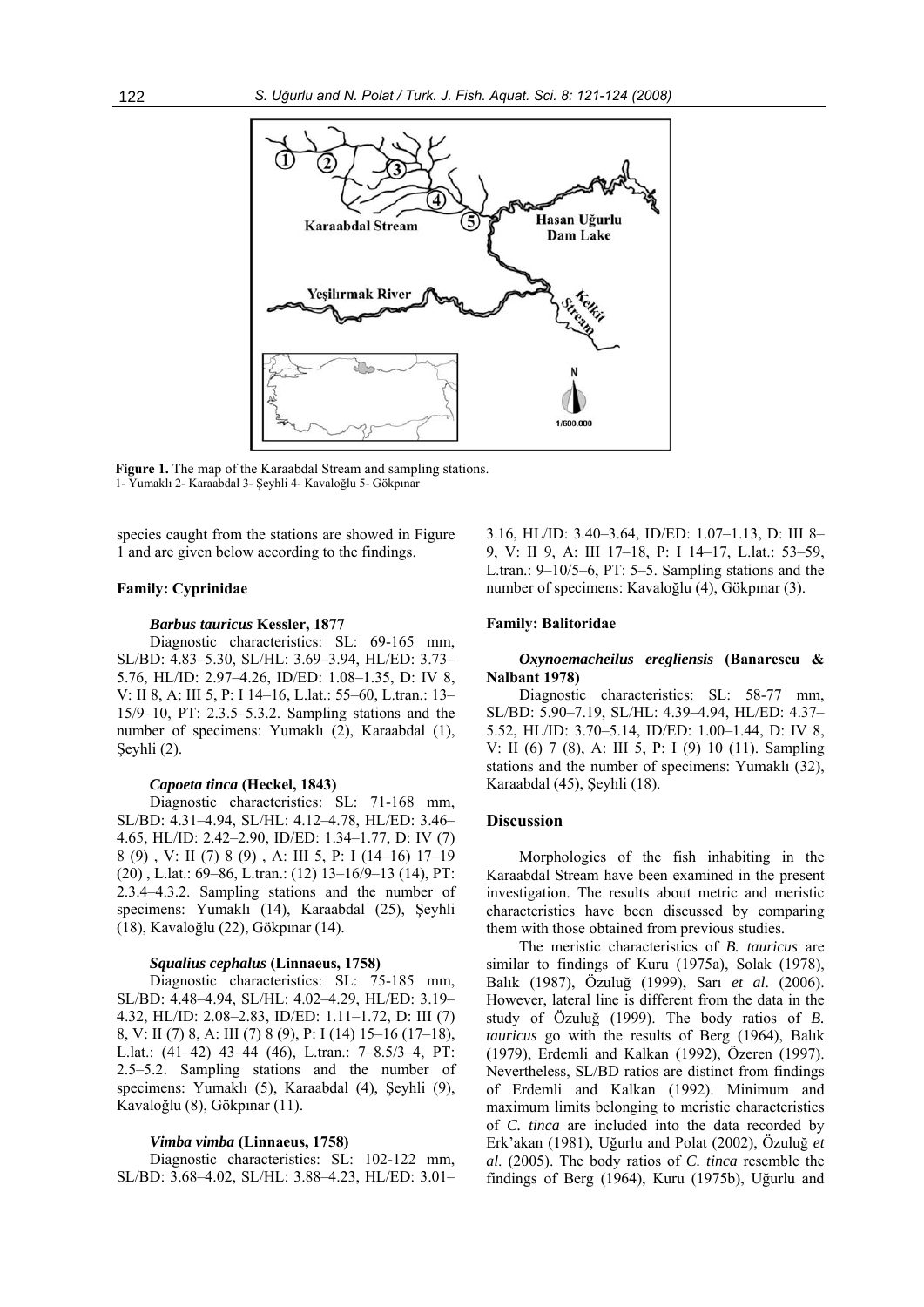Polat (2002).

The meristic characteristics of *S. cephalus* are similar to the findings given by Battalgil (1942), Kuru (1975a), Balık (1987), Uğurlu and Polat (2002), Sarı *et al*. (2006). The body ratios of *S. cephalus* are almost the same with the data given by Erdemli and Kalkan (1996), Turan *et al*. (2004), Ünver and Erk'akan (2005). However, according to Kuru (1975b), SL/BD ratios are measured smaller than the examined samples in this study. The meristic characteristics of *V. vimba* go with the results of Kuru (1975a), Özuluğ (1999), Sarı *et al*. (2006). SL/BD ratios in our specimens resemble the findings of Berg (1964), Kuru (1975b). Nevertheless, SL/BD ratios measured by Erk'akan (1981) are smaller than the evaluated samples. SL/HL ratios are different from Balık (1979). HL/ED ratios are calculated as smaller than those of Berg (1964). The metric and meristic characteristics of *O. eregliensis* are similar to the findings of Banarescu and Nalbant (1964).

*Barbus tauricus escherichii* occur along the coast of Black Sea according to Banarescu and Bogutskaya (2003). Samples caught from three stations in the research area were identified using different literatures and decided on the level of species.

The investigation field is poorer than the other inland water sources within the city of Samsun in terms of fish species and subspecies richness. One of the most important reasons behind the poverty of fish fauna of the stream is the ecological conditions. The research area is generally rainy except summer and the water flows rapidly and is turbid except months of summer. Though, there may be fish species and subspecies that could not be determine, even if various methods mentioned in materials and methods were used during fishing.

There are a lot of reasons of decrease in native stocks in freshwaters. Nevertheless, degradation of natural balance is a fundamental factor. It is known that environmental pollution, because of increasing population and developing technology, has lethal effect on fish, particularly under periods of spawning, fertilization and larva. It is no doubt that polluted waters negatively affect the distribution and availability of adult individuals. Balık (1995) has pointed to the increasing pressure of environmental pollution on fish populations principally endemic fish abundantly inhabiting in wealthy freshwater sources of our land, twelve years ago. Investigation relating to water quality of Karaabdal stream is absent.

Samples captured from Ereğli, Beyşehir Lake, the Bendimahi Stream, Cihanbeyli, Gerede Lake, Aksaray, Hazer Lake (Dereboğazı), Çavuşçu Lake, Sapanca Lake, İznik Lake were identified as *Noemacheilus angorae bureschi* by Banarescu and Nalbant (1964). Same specimens were reported to belong to a new subspecies which is described as *Orthrias angorea eregliensis* by Banarescu *et al*.

(1978). *Noemacheilus angorae bureschi*, *Orthrias angorea eregliensis*, *Barbatula eregliensis* are synonyms of *Oxynoemacheilus eregliensis* (Stoumboudi *et al*., 2006).

*O. eregliensis* has been inhabiting in the Marmara, Mediterranean, Central Anatolian and Southeastern Anatolia regions according to map given by Banarescu *et al*. (1978). Erk'akan and Kuru have described two new subspecies belonging to Balitoridae (Erk'akan and Kuru, 1986a; Erk'akan and Kuru, 1986b). Samples of *O. eregliensis* collected from Hazer Lake by Kuru (06.05.1971) were used for the purpose of comparison in both of investigations. Distribution area of *O. eregliensis* is somewhat discontinuous with reference to map. *O. eregliensis* exist in the Kızılırmak basin (the Central Anatolian and the Central Black Sea Region) according to Kuru *et al*. (2001). *O. eregliensis* in consequence of present study is the first record from freshwater sources in the province of Samsun. The investigation field is present in geographical distribution recorded in previous research of *O. eregliensis* (Kuru *et al*., 2001). No economic importance is present because of its small size, but its presentation and protection is significant both for its future and endemicity.

*O. eregliensis* is threatened as Mediterranean endemic freshwater fish according to Smith and Darwall (2006) and classified as critically endangered by the IUCN Red List of Threatened Species. Although *C. tinca* which is an endemic fish special to our country, has not the conservation status of national and international lists. *B. tauricus*, *V. vimba*  and *S. cephalus* neither are endemic species nor are in the IUCN Red List of Threatened Species.

Consequently, endemic species have the precedence according to conservation priorities (Smith and Darwall, 2006; Balık, 1995). Therefore, even if *O. eregliensis* is plenty in study area, aborigines must be consciously raised and introductive studies must concentrate.

# **References**

- Balık, S. 1979. Taxonomical and ecological investigations upon freshwater fishes of Western Anatolia, PhD. thesis, İzmir: Ege University, 67 pp. (in Turkish)
- Balık. S. 1987. Fishing and fishes in Lake Manyas, T.C. Tarım Orman ve Köyişleri Bakanlığı, Orman Genel Müdürlüğü, 2. Bandırma Kuş Cenneti ve Kuş Gölü Sempozyumu, 4–5 Haziran 1987, Bandırma: 47–59. (in Turkish)
- Balık, S. 1995. Freshwater Fish in Anatolia, Turkey. Biological Conservation, Elsevier Science Limited, 72: 213–223.
- Banarescu, P. and Nalbant, T. 1964. Süsswasserfische der Türkei. 2. Teil: Cobitidae, Mitt. Hamburg. Zool. Mus. Inst. Band., 61: 159–201.
- Banarescu, P., Nalbant, T. and Balık, S. 1978. Süsswassefische der Türkei, 11. Teil, Die Gattung Orthrias in der Türkei und in Südbulgarien (Pisces, Cobitidae, Noemacheilinae). Mitt. Hamb. Zool. Mus.